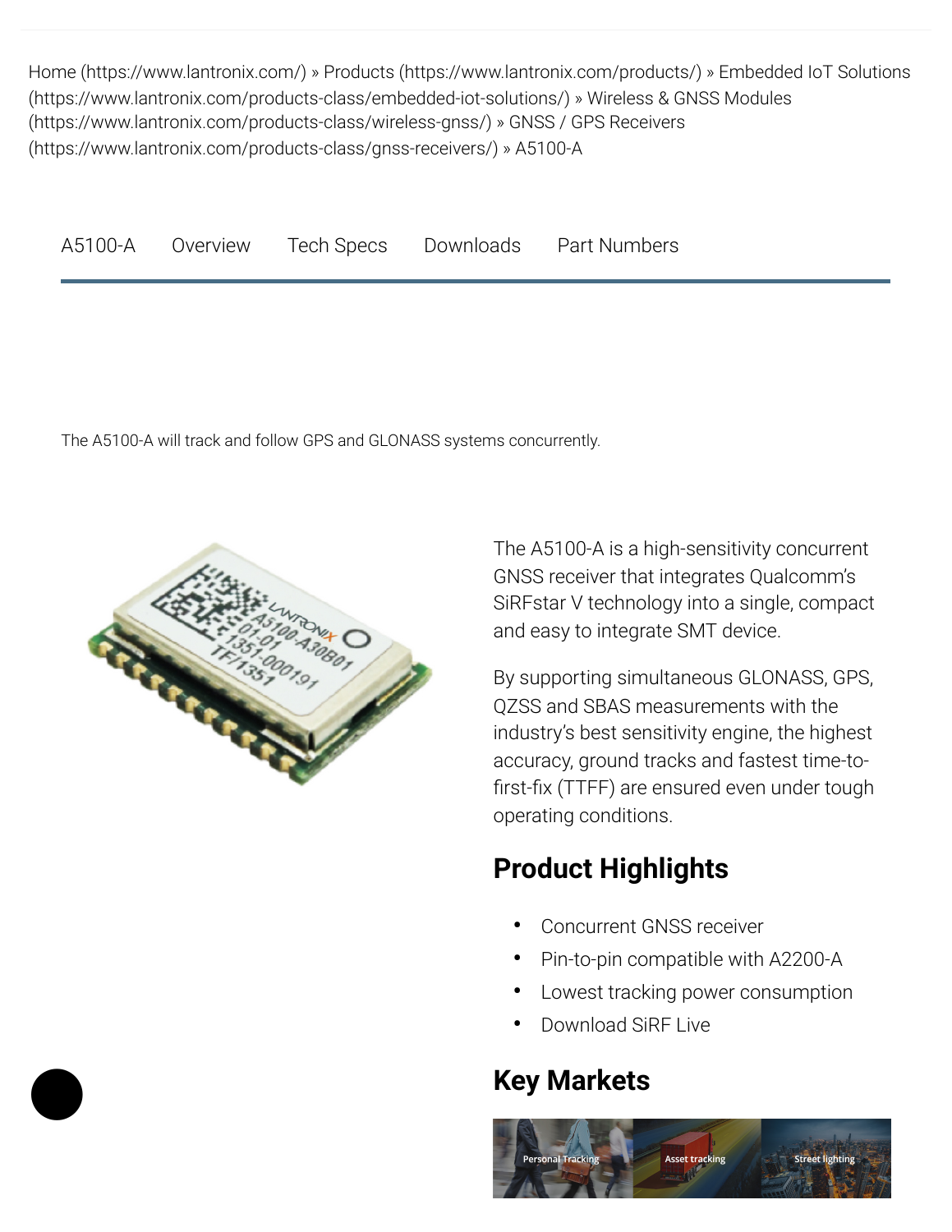Home [\(https://www.lantronix.com/\)](https://www.lantronix.com/) » Products [\(https://www.lantronix.com/products/\)](https://www.lantronix.com/products/) » Embedded IoT Solutions [\(https://www.lantronix.com/products-class/embedded-iot-solutions/\)](https://www.lantronix.com/products-class/embedded-iot-solutions/) » Wireless & GNSS Modules (https://www.lantronix.com/products-class/wireless-gnss/) » GNSS / GPS Receivers [\(https://www.lantronix.com/products-class/gnss-receivers/\)](https://www.lantronix.com/products-class/gnss-receivers/) » A5100-A

<span id="page-1-4"></span><span id="page-1-3"></span><span id="page-1-2"></span><span id="page-1-1"></span><span id="page-1-0"></span>[A5100-A](#page-1-0) [Overview](#page-1-1) [Tech Specs](#page-1-2) [Downloads](#page-1-3) [Part Numbers](#page-1-4)

**PERFORMANCE COMMUNICATION**

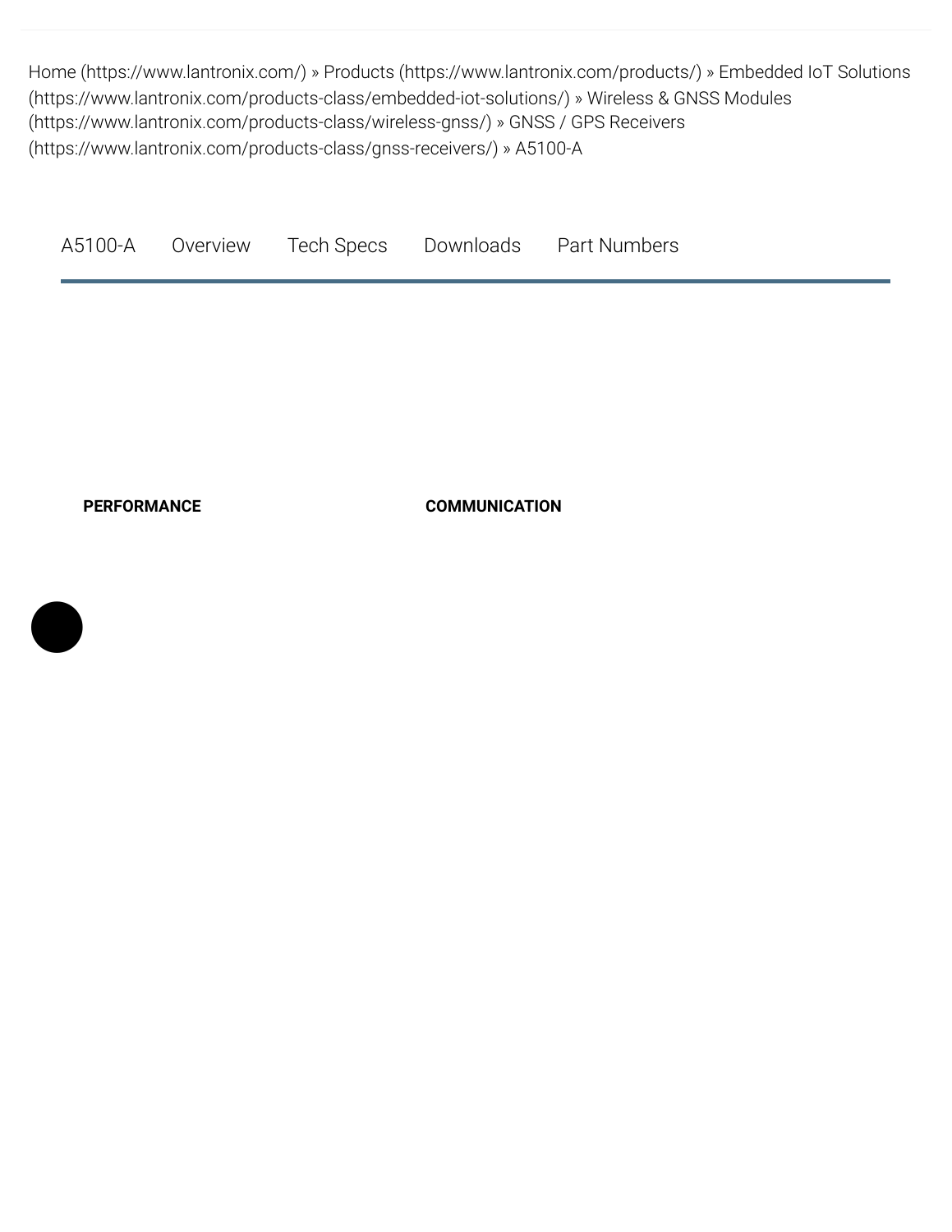| <b>Channels</b>                    | 52                            |                              | <b>UART - OSP</b>       |                                        |  |
|------------------------------------|-------------------------------|------------------------------|-------------------------|----------------------------------------|--|
| <b>Frequency</b>                   |                               | $LI - 1,575 MHz$             |                         | Protocol for                           |  |
| Sensitivity1                       | <b>GPS</b>                    | <b>GLONASS</b>               | SiRFbinary<br>protocol  | SiRFstar<br>product family             |  |
| Tracking                           | $-165$<br>dBm                 | $-163$<br>dBm                | Open Socket             | up to SSIII<br>Protocol                |  |
| Navigation                         | $-160$<br>dBm                 | $-159$<br>dBm                | Protocol                | extension for<br>SiRFstarV             |  |
| Acquisition<br>(cold start)        | $-147$<br>dBm                 |                              | Baud rate<br>Switchable | 115.2k<br>(default) 1,200<br>to 115.2k |  |
| <b>Position</b><br>Accuracy2)      | $< 2.5$ m CEP<br>(autonomous) |                              | Ports                   | Tx (Binary<br>output) Rx               |  |
| (horizontal)                       |                               | < 2.0 m CEP SBAS             | (Binary input)          |                                        |  |
|                                    |                               | <b>UART - NMEA (default)</b> |                         |                                        |  |
|                                    |                               |                              |                         |                                        |  |
| <b>Time To First</b><br><b>Fix</b> |                               |                              | <b>NMEA</b>             | GGA, RMC,                              |  |
| Hot Start2)                        | < 1 s                         |                              | message<br>Switchable   | GSA, GSV, VTG,<br>GLL, ZDA             |  |
| Warm Start2)                       | $<$ 30 s                      |                              |                         | 1,200 to 115.2k                        |  |
| Cold Start2)                       | < 35 s                        |                              | Baud rate<br>Switchable | Default 9600                           |  |
| <b>Navigation</b>                  |                               |                              |                         |                                        |  |
| <b>Update Rate</b>                 | 1 Hz / 5 Hz<br>Supported      |                              | Ports                   | Tx (NMEA<br>output) Rx<br>(NMEA input) |  |

 $\blacklozenge$